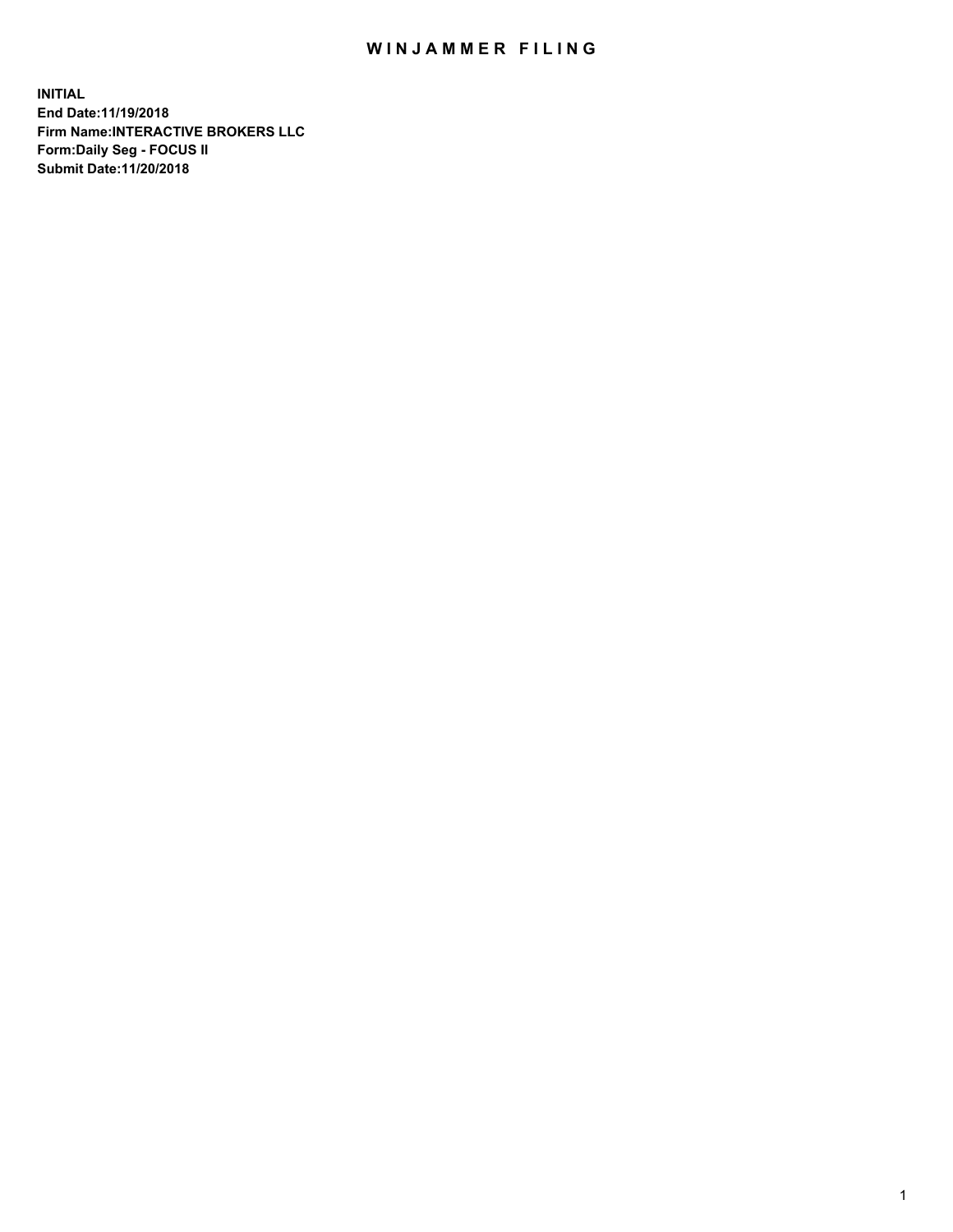**INITIAL End Date:11/19/2018 Firm Name:INTERACTIVE BROKERS LLC Form:Daily Seg - FOCUS II Submit Date:11/20/2018 Daily Segregation - Cover Page**

| Name of Company                                                                                                                                                                                                                                                                                                                | <b>INTERACTIVE BROKERS LLC</b>                                                                  |
|--------------------------------------------------------------------------------------------------------------------------------------------------------------------------------------------------------------------------------------------------------------------------------------------------------------------------------|-------------------------------------------------------------------------------------------------|
| <b>Contact Name</b>                                                                                                                                                                                                                                                                                                            | James Menicucci                                                                                 |
| <b>Contact Phone Number</b>                                                                                                                                                                                                                                                                                                    | 203-618-8085                                                                                    |
| <b>Contact Email Address</b>                                                                                                                                                                                                                                                                                                   | jmenicucci@interactivebrokers.c<br>om                                                           |
| FCM's Customer Segregated Funds Residual Interest Target (choose one):<br>a. Minimum dollar amount: ; or<br>b. Minimum percentage of customer segregated funds required:% ; or<br>c. Dollar amount range between: and; or<br>d. Percentage range of customer segregated funds required between:% and%.                         | $\overline{\mathbf{0}}$<br>$\overline{\mathbf{0}}$<br>155,000,000 245,000,000<br>0 <sub>0</sub> |
| FCM's Customer Secured Amount Funds Residual Interest Target (choose one):<br>a. Minimum dollar amount: ; or<br>b. Minimum percentage of customer secured funds required:%; or<br>c. Dollar amount range between: and; or<br>d. Percentage range of customer secured funds required between:% and%.                            | $\overline{\mathbf{0}}$<br>$\overline{\mathbf{0}}$<br>80,000,000 120,000,000<br>0 <sub>0</sub>  |
| FCM's Cleared Swaps Customer Collateral Residual Interest Target (choose one):<br>a. Minimum dollar amount: ; or<br>b. Minimum percentage of cleared swaps customer collateral required:% ; or<br>c. Dollar amount range between: and; or<br>d. Percentage range of cleared swaps customer collateral required between:% and%. | $\overline{\mathbf{0}}$<br>$\underline{\mathbf{0}}$<br>0 <sub>0</sub><br>0 <sub>0</sub>         |

Attach supporting documents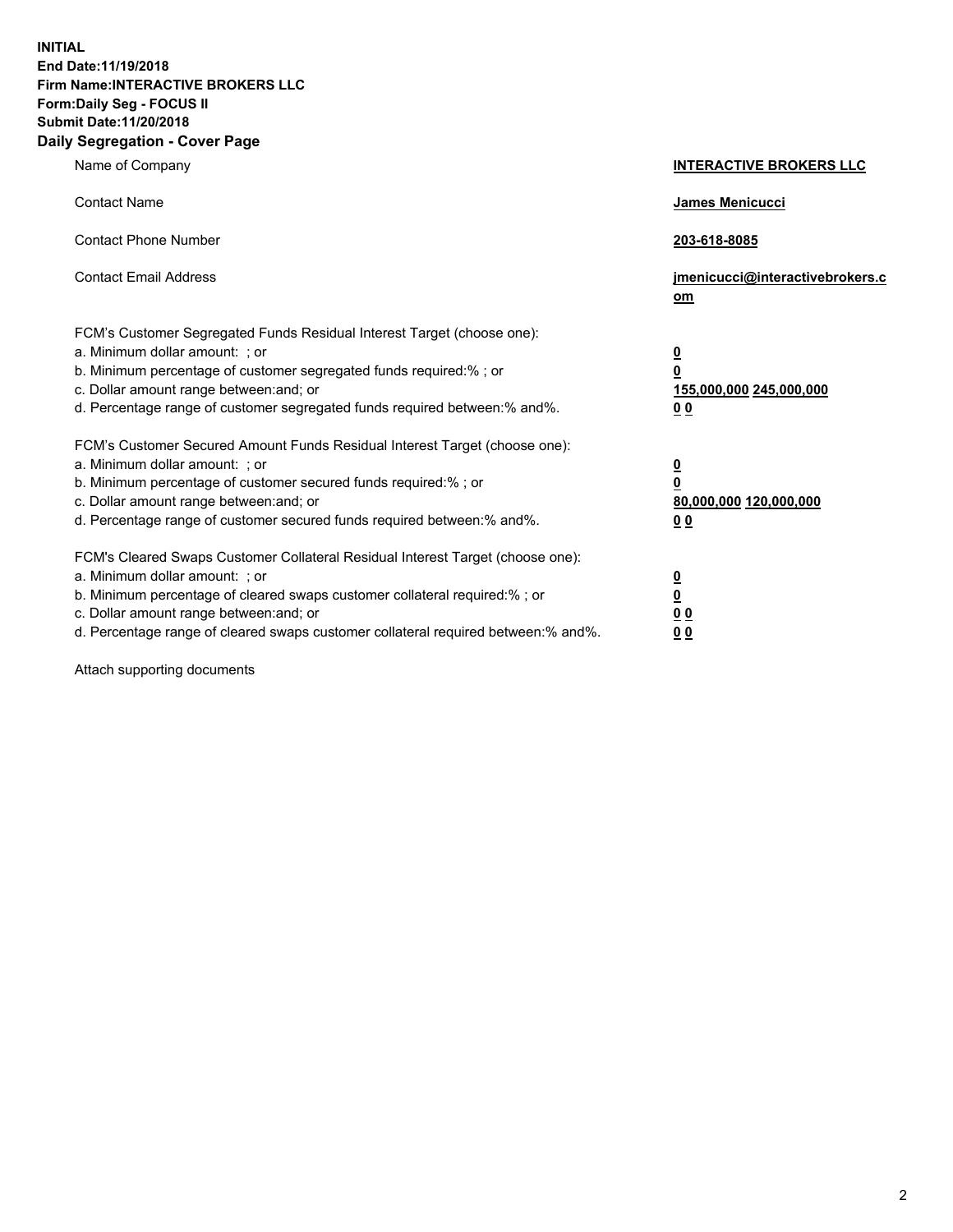## **INITIAL End Date:11/19/2018 Firm Name:INTERACTIVE BROKERS LLC Form:Daily Seg - FOCUS II Submit Date:11/20/2018 Daily Segregation - Secured Amounts**

|     | Daily Segregation - Secured Alliounts                                                                                                |                                    |
|-----|--------------------------------------------------------------------------------------------------------------------------------------|------------------------------------|
|     | Foreign Futures and Foreign Options Secured Amounts                                                                                  |                                    |
|     | Amount required to be set aside pursuant to law, rule or regulation of a foreign                                                     | $0$ [7305]                         |
|     | government or a rule of a self-regulatory organization authorized thereunder                                                         |                                    |
| 1.  | Net ledger balance - Foreign Futures and Foreign Option Trading - All Customers                                                      |                                    |
|     | A. Cash                                                                                                                              | 480,102,009 [7315]                 |
|     | B. Securities (at market)                                                                                                            | $0$ [7317]                         |
| 2.  | Net unrealized profit (loss) in open futures contracts traded on a foreign board of trade                                            | -28,842,738 [7325]                 |
| 3.  | Exchange traded options                                                                                                              |                                    |
|     | a. Market value of open option contracts purchased on a foreign board of trade                                                       | 68,770 [7335]                      |
|     | b. Market value of open contracts granted (sold) on a foreign board of trade                                                         | -126,316 [7337]                    |
| 4.  | Net equity (deficit) (add lines 1.2. and 3.)                                                                                         | 451,201,725 [7345]                 |
| 5.  | Account liquidating to a deficit and account with a debit balances - gross amount                                                    | 8,004 [7351]                       |
|     | Less: amount offset by customer owned securities                                                                                     | 0 [7352] 8,004 [7354]              |
| 6.  | Amount required to be set aside as the secured amount - Net Liquidating Equity                                                       | 451,209,729 [7355]                 |
|     | Method (add lines 4 and 5)                                                                                                           |                                    |
| 7.  | Greater of amount required to be set aside pursuant to foreign jurisdiction (above) or line                                          | 451,209,729 [7360]                 |
|     | 6.                                                                                                                                   |                                    |
|     | FUNDS DEPOSITED IN SEPARATE REGULATION 30.7 ACCOUNTS                                                                                 |                                    |
| 1.  | Cash in banks                                                                                                                        |                                    |
|     | A. Banks located in the United States                                                                                                | 61,999,824 [7500]                  |
|     | B. Other banks qualified under Regulation 30.7                                                                                       | 0 [7520] 61,999,824 [7530]         |
| 2.  | Securities                                                                                                                           |                                    |
|     | A. In safekeeping with banks located in the United States                                                                            | 398,262,038 [7540]                 |
|     | B. In safekeeping with other banks qualified under Regulation 30.7                                                                   | 0 [7560] 398,262,038 [7570]        |
| 3.  | Equities with registered futures commission merchants                                                                                |                                    |
|     | A. Cash                                                                                                                              | $0$ [7580]                         |
|     | <b>B.</b> Securities                                                                                                                 | $0$ [7590]                         |
|     | C. Unrealized gain (loss) on open futures contracts                                                                                  | $0$ [7600]                         |
|     | D. Value of long option contracts                                                                                                    | $0$ [7610]                         |
|     | E. Value of short option contracts                                                                                                   | 0 [7615] 0 [7620]                  |
| 4.  | Amounts held by clearing organizations of foreign boards of trade                                                                    |                                    |
|     | A. Cash                                                                                                                              | $0$ [7640]                         |
|     | <b>B.</b> Securities                                                                                                                 | $0$ [7650]                         |
|     | C. Amount due to (from) clearing organization - daily variation                                                                      | $0$ [7660]                         |
|     | D. Value of long option contracts                                                                                                    | $0$ [7670]                         |
| 5.  | E. Value of short option contracts                                                                                                   | 0 [7675] 0 [7680]                  |
|     | Amounts held by members of foreign boards of trade                                                                                   |                                    |
|     | A. Cash                                                                                                                              | 128,232,409 [7700]                 |
|     | <b>B.</b> Securities                                                                                                                 | $0$ [7710]                         |
|     | C. Unrealized gain (loss) on open futures contracts                                                                                  | -20,285,763 [7720]                 |
|     | D. Value of long option contracts<br>E. Value of short option contracts                                                              | 68,770 [7730]                      |
| 6.  |                                                                                                                                      | -139,111 [7735] 107,876,305 [7740] |
| 7.  | Amounts with other depositories designated by a foreign board of trade<br>Segregated funds on hand                                   | 0 [7760]<br>$0$ [7765]             |
| 8.  |                                                                                                                                      |                                    |
| 9.  | Total funds in separate section 30.7 accounts<br>Excess (deficiency) Set Aside for Secured Amount (subtract line 7 Secured Statement | 568,138,167 [7770]                 |
|     | Page 1 from Line 8)                                                                                                                  | 116,928,438 [7380]                 |
| 10. | Management Target Amount for Excess funds in separate section 30.7 accounts                                                          | 80,000,000 [7780]                  |
| 11. | Excess (deficiency) funds in separate 30.7 accounts over (under) Management Target                                                   | 36,928,438 [7785]                  |
|     |                                                                                                                                      |                                    |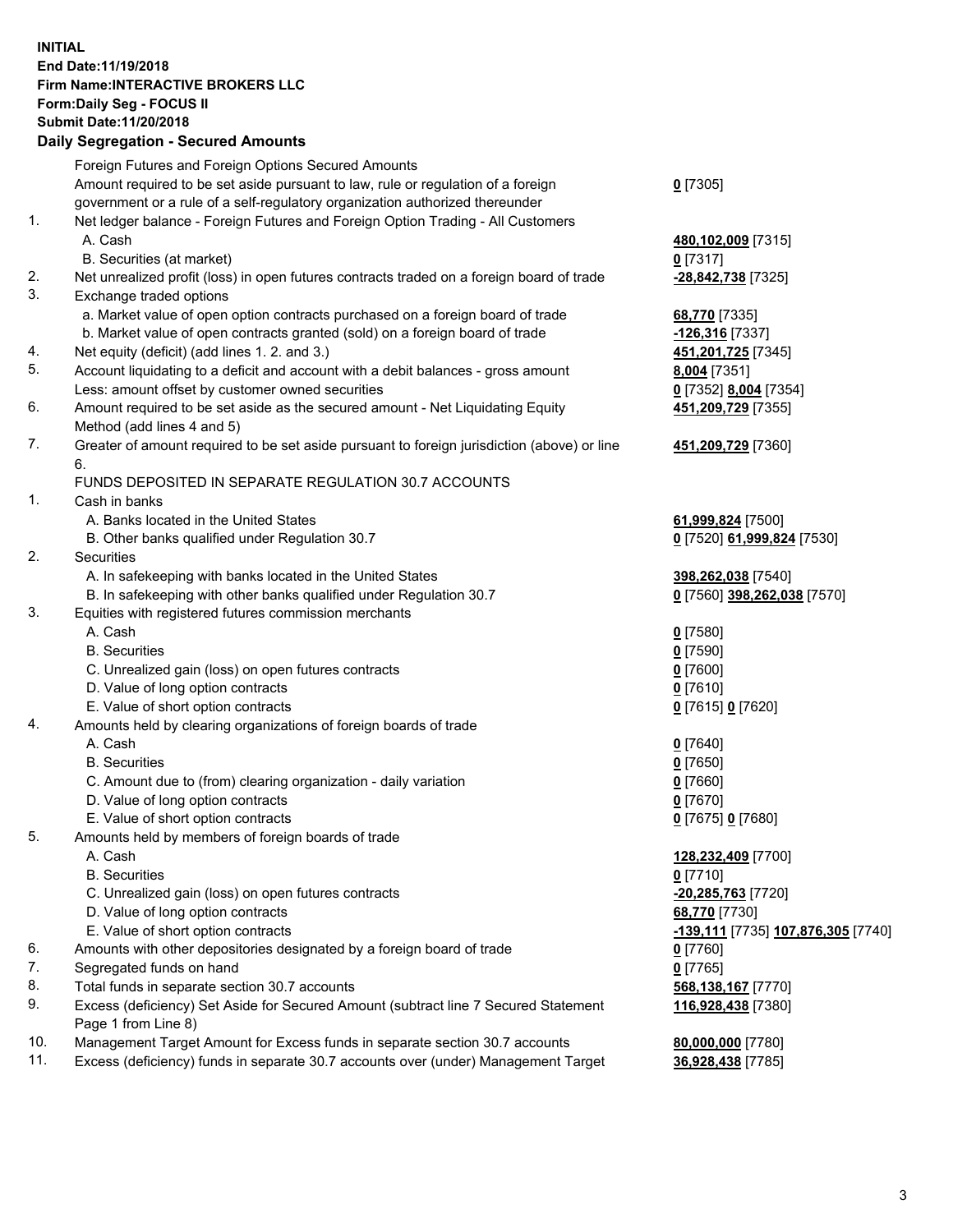**INITIAL End Date:11/19/2018 Firm Name:INTERACTIVE BROKERS LLC Form:Daily Seg - FOCUS II Submit Date:11/20/2018 Daily Segregation - Segregation Statement** SEGREGATION REQUIREMENTS(Section 4d(2) of the CEAct) 1. Net ledger balance A. Cash **3,958,391,253** [7010] B. Securities (at market) **0** [7020] 2. Net unrealized profit (loss) in open futures contracts traded on a contract market **-42,508,496** [7030] 3. Exchange traded options A. Add market value of open option contracts purchased on a contract market **448,611,094** [7032] B. Deduct market value of open option contracts granted (sold) on a contract market **-533,087,507** [7033] 4. Net equity (deficit) (add lines 1, 2 and 3) **3,831,406,344** [7040] 5. Accounts liquidating to a deficit and accounts with debit balances - gross amount **1,954,128** [7045] Less: amount offset by customer securities **0** [7047] **1,954,128** [7050] 6. Amount required to be segregated (add lines 4 and 5) **3,833,360,472** [7060] FUNDS IN SEGREGATED ACCOUNTS 7. Deposited in segregated funds bank accounts A. Cash **424,970,420** [7070] B. Securities representing investments of customers' funds (at market) **2,343,281,600** [7080] C. Securities held for particular customers or option customers in lieu of cash (at market) **0** [7090] 8. Margins on deposit with derivatives clearing organizations of contract markets A. Cash **8,344,698** [7100] B. Securities representing investments of customers' funds (at market) **1,352,568,039** [7110] C. Securities held for particular customers or option customers in lieu of cash (at market) **0** [7120] 9. Net settlement from (to) derivatives clearing organizations of contract markets **-6,369,772** [7130] 10. Exchange traded options A. Value of open long option contracts **448,987,322** [7132] B. Value of open short option contracts **-533,471,871** [7133] 11. Net equities with other FCMs A. Net liquidating equity **0** [7140] B. Securities representing investments of customers' funds (at market) **0** [7160] C. Securities held for particular customers or option customers in lieu of cash (at market) **0** [7170] 12. Segregated funds on hand **0** [7150] 13. Total amount in segregation (add lines 7 through 12) **4,038,310,436** [7180] 14. Excess (deficiency) funds in segregation (subtract line 6 from line 13) **204,949,964** [7190] 15. Management Target Amount for Excess funds in segregation **155,000,000** [7194]

16. Excess (deficiency) funds in segregation over (under) Management Target Amount Excess

**49,949,964** [7198]